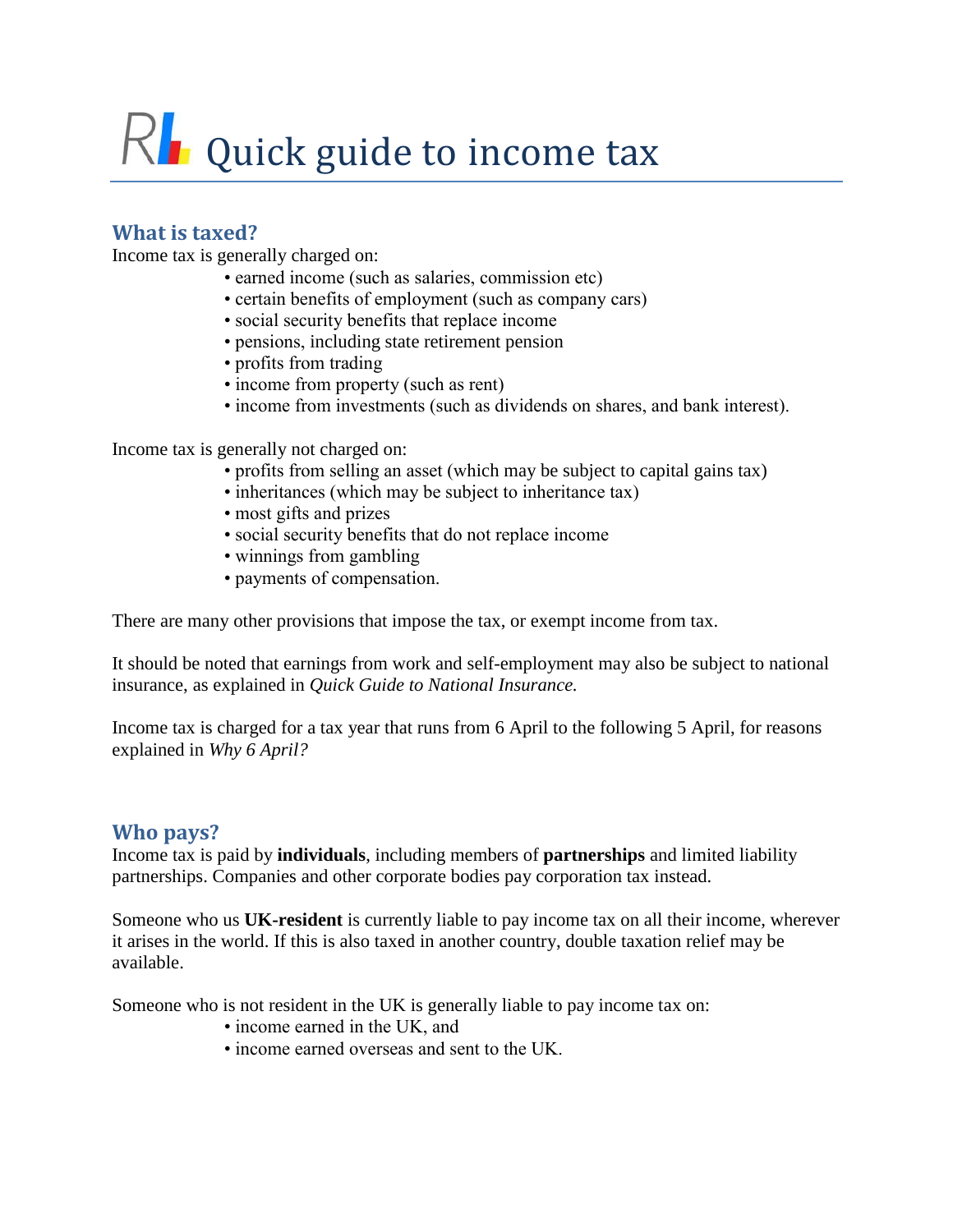It should be noted that this is a sweeping summary of very complex provisions that are currently being reviewed. Advice should be sought on whether a non-resident is liable to UK income tax.

#### **How much?**

Most taxpayers are entitled to a **personal allowance**. For the year 6 April 2011 to 5 April 2012, this is £7,475. Anyone who earns less than this pays no income tax. Rates for earlier years are given in *Rates of income tax personal allowance.*

Older people and blind people may be entitled to other allowances. Taxpayers with earnings above £100,000 have their personal allowance reduced at the rate of £1 for every £2. So if someone earns over £114,950 (£100,000 plus twice £7,475), they have no personal allowance.

Income above this figure is then taxed at various rates. Like the personal allowance, these usually change each year. The current rates are:

- the first £35,000 is taxed at 20% (basic rate)
- the next £115,000 (to £150,000) is taxed at 40% (higher rate)
- anything above £150,000 is taxed at 50% (additional rate).

Rates for earlier years are given in *Rates of income tax.*

For example, a single man earns £200,000 a year.

| His income tax is calculates as: |           |
|----------------------------------|-----------|
| £7,475 taxed at $0\%$            | 0.00      |
| £35,000 taxed at 20%             | 7,000.00  |
| £115,000 taxed at $40\%$         | 46,000.00 |
| £42,525 taxed at 50%             | 21,262.50 |
| £200,000 taxed at                | 262.50    |

There are some exceptions to these rules. For example, people with small earnings just from savings may pay only 10% tax.

#### **Dividends**

Dividends are not taxed at the same rates as other forms of income. They are subject to a special dividend rate of income tax, as shown in this table:

| <b>Rate of tax</b>         | <b>Normal rate</b> Dividends |       |
|----------------------------|------------------------------|-------|
| <b>Basic rate</b>          | 20%                          | 10%   |
| <b>Higher rate</b>         | 40%                          | 32.5% |
| <b>Additional rate</b> 50% |                              | 42.5% |

The dividend is received with a tax credit equal to one ninth of the amount you receive. So if you receive a dividend of £90, you are regarded as having received a dividend of £100 on which you have paid £10 income tax.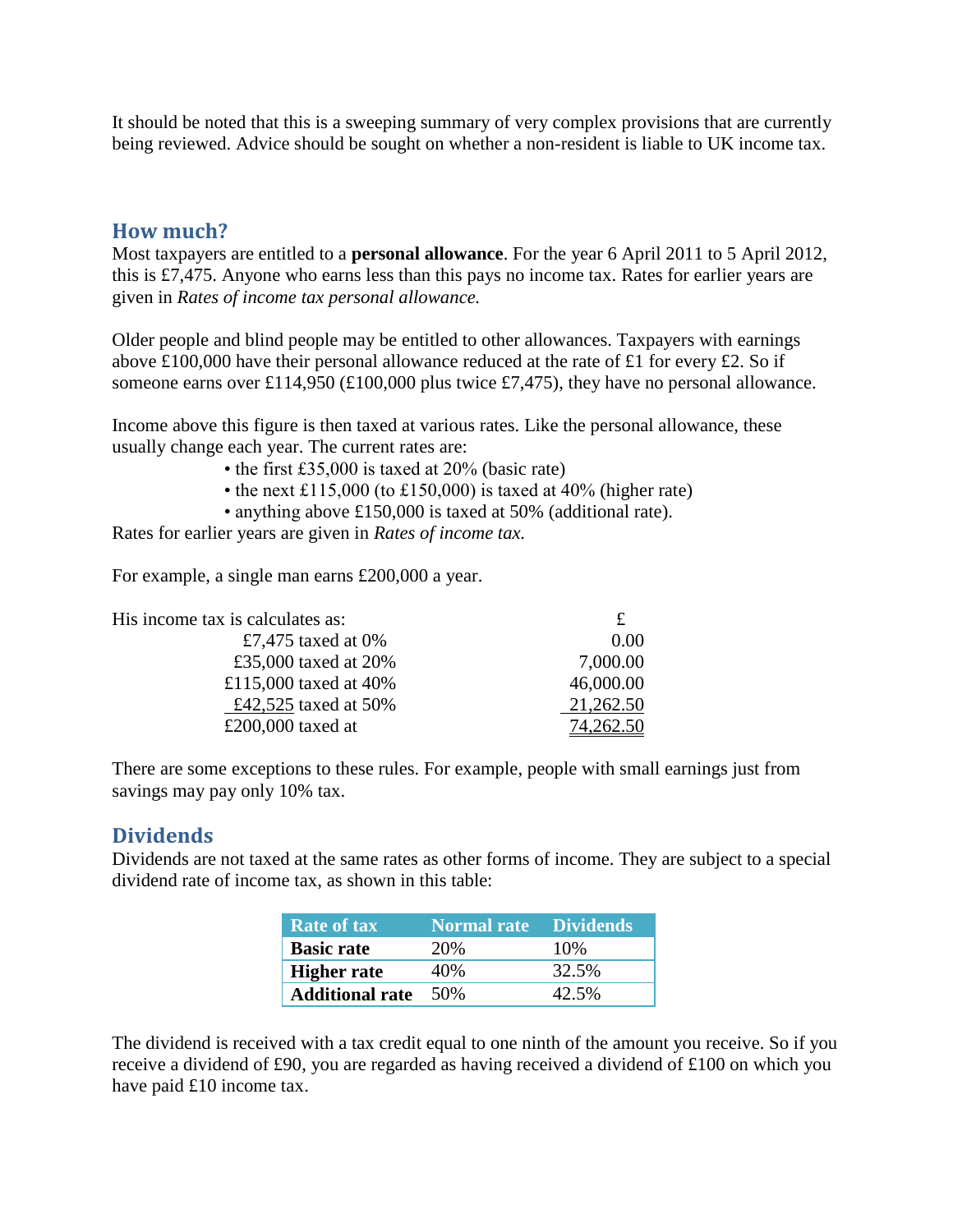If you are a basic rate taxpayer, that means you have no more tax to pay. Your grossed-up dividend of £100 is subject to 10% rate of tax, which you have already paid. You gross up by adding one ninth or 11.11%.

If you are higher rate taxpayer, you are liable to pay £32.50 tax on the £100, of this you have already paid £10, so you must pay another £22.50. A higher rate taxpayer must pay another £32.50.

Note that no-one has actually paid the £10 tax. The company has earned a profit, paid corporation tax, and from those post-tax profits pays dividends.

Also note that if you are not liable to pay income tax at all, you cannot claim back the tax credit. That is why people on low incomes may be best advised not to own shares at all.

#### **Other savings income**

For most other forms of savings income, tax is deducted at 20%. This includes interest on deposits with banks and building societies.

So if you receive £80 in interest, you are regarded as having received £100 interest and paid £20 income tax. So if you are a basic rate taxpayer, you have no more tax to pay.

If you pay income tax at a higher rate, you must gross up the amount received by one quarter, or 25%, and deduct tax at the appropriate rate.

Suppose someone pays the additional rate of income tax receives £80 in bank interest. The amount they received is grossed up to £100. On this 40% tax is payable. Of this £40, £20 has already been paid, so another £20 becomes payable.

Unlike the arrangement for dividends, the 20% tax *has* been paid. The bank, building society or other financial body has deducted the tax at source and passed it to HMRC.

There are a few forms of investments which pay tax gross (with no tax deducted), and a few that are not taxable.

#### **Pensions**

Income from a pension is subject to income tax. For occupational pension schemes and private pensions, this is deducted at source.

The state retirement pension, or old age pension, is also subject to income tax but, curiously, this is not deducted at source. Instead the payment is either collected through self-assessment or by adjusting a tax code for another pension.

Suppose someone receives £100 a week state pension and £100 from an occupational pension from their past employment. Suppose each is subject to 20% income tax (as would happen if the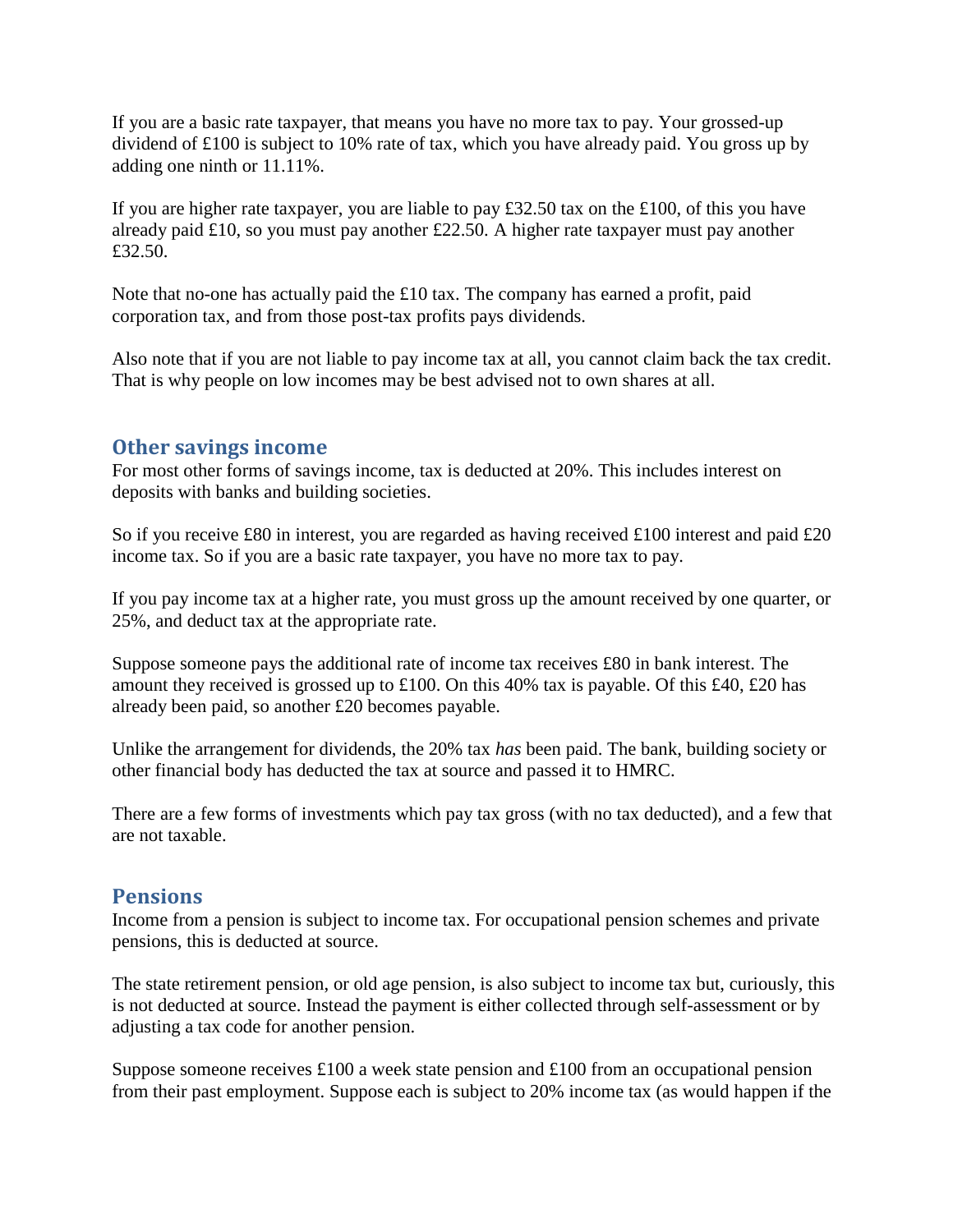person had earnings from a current employment). Instead of receiving £80 from each pension, the person receives £100 state pension and £60 from the occupational pension. The person still receives £160 from the two pensions together, but the state pension looks bigger!

## **Some reliefs**

Historically, you could claim tax relief on mortgage interest, **loan interest** and maintenance payments (such as to a former spouse). Most of these ceased to qualify for tax relief in 2000, but there are a few exceptions. You may still claim tax relief for a loan to buy a share of a partnership, for example. There is similar relief for buying shares in a close company, which is broadly one controlled by five or fewer people.

Payments to a **pension schem** usually do qualify for tax relief, up to a limit.

If you **rent a room** in your house, the first £4,250 a year (£81.73 a week) is tax free.

A gift to **charity** may be made under Gift Aid. For a basic rate payer, the charity collects the tax you paid to earn the amount you donated. So if you donate £80, the charity receives another 25% or £20. You had to earn £100 to receive £80 after tax. If you are a higher rate taxpayer, the difference between the higher rate and basic rate is refunded to you.

# **What expenses may I claim?**

If you run a business, you may claim most of your business expenses. So items such as wages, insurance, stock, materials, stationery, audit, and rent are all allowable.

The expense must be wholly and exclusively for the business, so personal expenditure is not deductible from your profits.

If you have borrowed money for the business, you may claim back the interest that you pay.

Entertainment of customers is not allowable, but entertainment of staff usually is.

Fines for breaking the law (including parking tickets) are not allowable, but payments of compensation may be deducted.

If you buy something that you expect to last for at least two years, you cannot usually deduct the whole cost in the year of purchase. Examples include property, vehicles, machinery, plant, fittings and furniture. Instead you may be able to claim a **capital allowance**, which allows you to claim part of the cost each year you have this asset. Some items no longer attract any capital allowance.

If you make a loss, you may offset that loss against other profits:

- of the previous year;
- of any future year;
- in the current year against other profits or income;
- to another company in the same group; or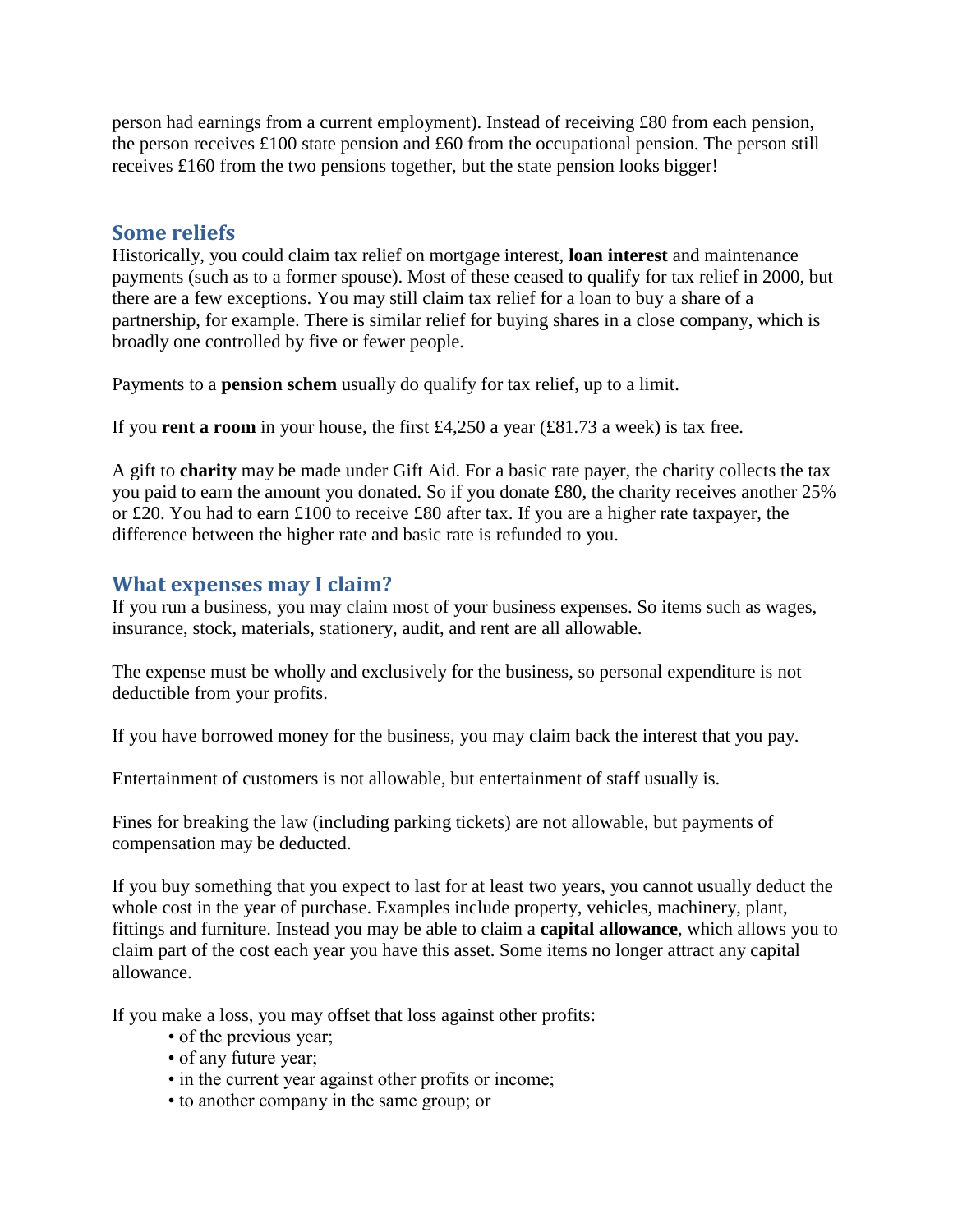• for the last three years when the business ceases.

If you are an employee, you can claim very few expenses, as explained in the separate *Quick Guide to Employment Benefits and Expenses.*

#### **Basis periods**

Much income tax is paid from your wages, dividends or bank interest before you even receive them.

If it is not, most income is taxed for the tax year in which you are expected to receive the money.

If you run a business (which includes a vocation or profession), the tax is collected up to the date you make up your accounts. This can be any date you like. Once your business is established, you pay tax for your accounting period that ends in the tax year.

Suppose you decide to make up your accounts to 31 December each year. That means that your accounts for the period to 31 December 2011 are taxed in the 2011/12 tax year.

For the first year of trading, you are taxed for the profits from the day you start trading to the next 5 April.

In the final year of trading, you are taxed on the profits from the end of the previous period that was taxed.

Suppose you started a business on 1 July 2008 and finished it on 24 May 2013. These are the basis periods on which you are taxed:

| <b>Tax year</b> | <b>Basis period taxed</b>          |
|-----------------|------------------------------------|
| 2008/09         | 1 July 2008 to 5 April 2009        |
| 2009/10         | 1 January 2009 to 31 December 2009 |
| 2010/11         | 1 January 2010 to 31 December 2010 |
| 2011/12         | 1 January 2011 to 31 December 2011 |
| 2012/13         | 1 January 2012 to 31 December 2012 |
| 2013/14         | 1 January 2013 to 24 May 2013      |

You will notice that the period from 1 January 2009 to 5 April 2009 has been taxed twice once in each of the first two years.

The amount of tax that is taxed twice is known as **overlap relief.** In your final year (2013/14 in this example), you may deduct that relief from your taxable income. Overlap relief is not indexed, so the value of the relief in real terms may be much less than its value when paid.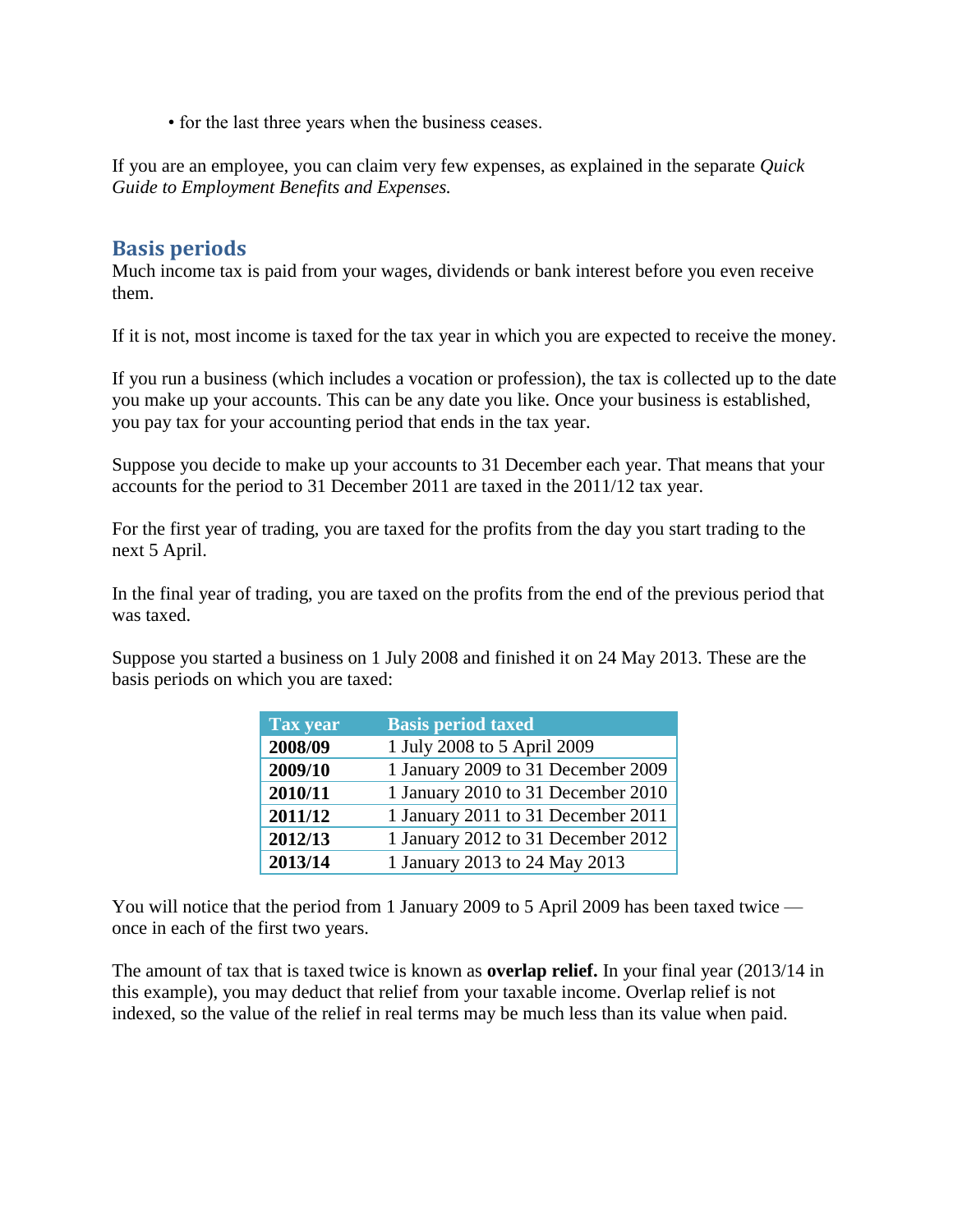### **Due date**

Under self-assessment, tax is paid in two instalments with a possible third.

The first payment is due on 31 January in the tax year. The second is due on the following 31 July.

For the first date, you will not know how much you have earned, and may still not know by the second date. So the tax is calculated on the same amount as the previous year, unless you tell HMRC that your earnings that year are less.

By the following 31 January, you should have filed your tax return. Any overpayment or underpayment of tax is adjusted in the first payment you pay for the next tax year.

## **How is the tax collected?**

Income tax is collected in three main ways:

- from earnings by PAYE
- from savings by deduction at source
- from other earnings by self-assessment.

The PAYE system applies to all forms of wages, salary, bonus, commission, honorarium, sick pay, maternity pay or other payments that arise from employment. The system is designed to calculate the exact amount of tax payable at source. The employer deducts this from the payslip before the employer receives the money. The amount is shown on a payslip. The total for the whole year is shown on a form P60 provided at the end of the tax year. Most employees do not have to be concerned about their income tax at all.

If you are a subcontractor in the building trade, you may have some of your tax deducted at sources under the Construction Industry Scheme.

Self-assessment applies in all other cases, such as if you are self-employed or if you have other income, or if your affairs are not straightforward.

*If you have such income, you must notify HM Revenue and Customs. Do not think that you are excused paying income tax because you have not received a form!*

If you fail to make a return when required, or if you are late paying your tax, you may be liable to a penalty. These are issued automatically by computer. You have a short while in which to make any appeal if you believe you have reasonable excuse. If you are late paying your tax, you are also liable to pay interest.

Almost all tax returns are now filed on-line. You must register with HMRC to obtain a 16-digit Gateway code, and a separately notified password. The HMRC password is a random selection of letters and digits that you can change to something more memorable. It can take a week to register, so this should not be left to the last minute.